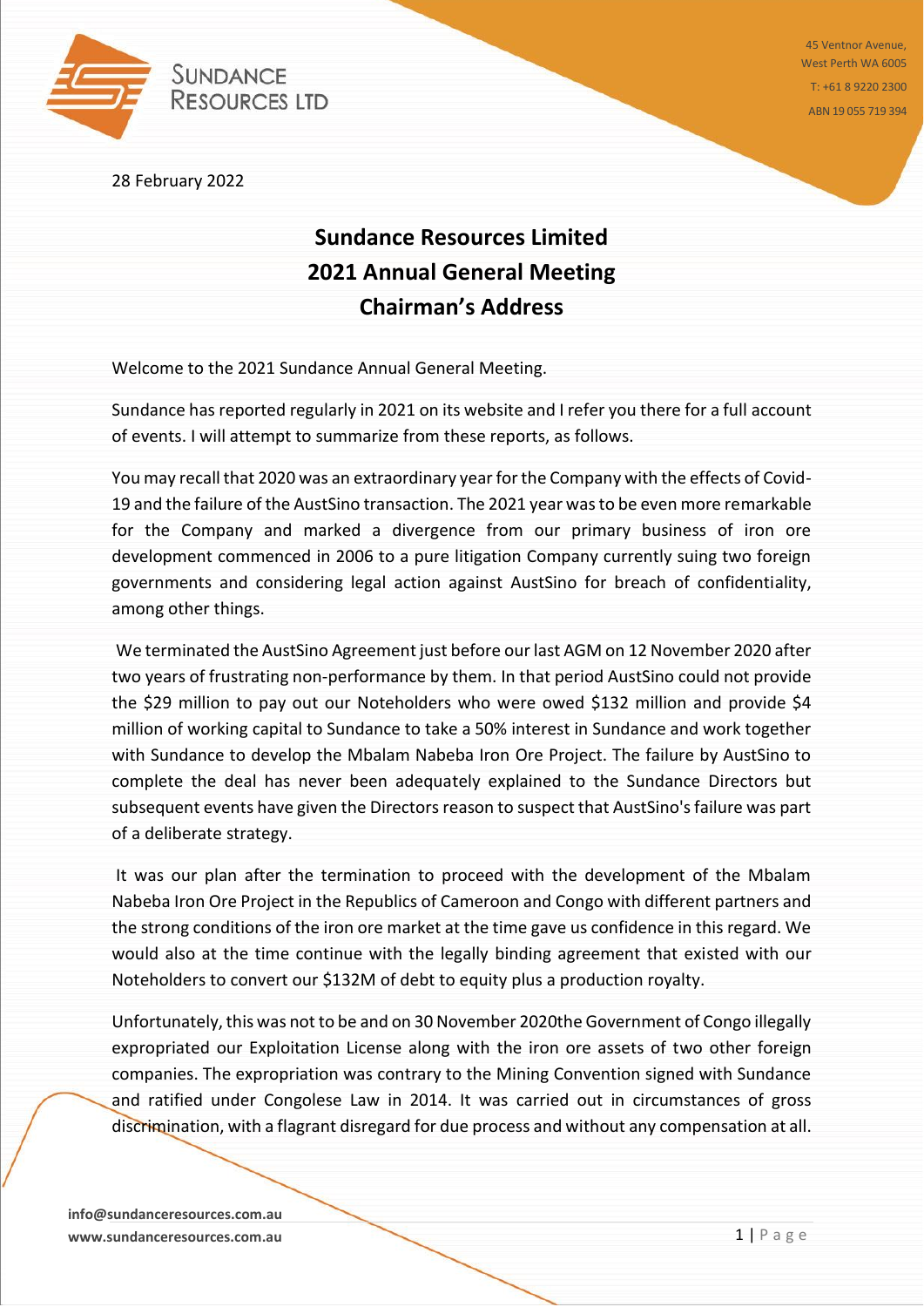

Furthermore, on the same day the Republic of Congo awarded our Exploitation License to Sangha Mining, a company 100% owned by a Hong Kong company Bestway Finance Ltd which has other nominee shareholders all of whom have no identified financial or technical capabilities in iron ore or in Congo.

In further remarkable events the Government of Congo issued a convention to Sangha in March 2020 in an extraordinarily short period of time.

With the illegal expropriation of our Exploitation License this led to an impossible situation for Sundance under the "On-Going Requirements" of the Australian Stock Exchange which require an ongoing business model and it also impacted our Noteholders who had agreed to a debt to equity conversion. There were no other options than for the Directors to apply to delist Sundance from the ASX which was completed on 21 December 2020 after which the Company became an unlisted disclosing entity under the obligations of the Corporations Act.

Sundance had immediately issued Notices of Dispute and Expropriation against the Government of Congo and a Notice of Dispute against Cameroon on 16 December 2020. In the Notice of Expropriation, Sundance sought US\$8.76 billion in compensation for expropriation of its assets. Following a period of attempted dispute negotiations with the Republic of Congo we referred the matter to arbitration at the International Chamber of Commerce ("ICC"). The Company is seeking damages for the illegal expropriation of its assets in Congo and damages for various other breaches of the Mining Convention. The arbitration is taking place in London before a panel of three distinguished arbitrators.

In the arbitration against Congo and the other legal proceedings I will mention, Sundance is represented by a team of specialist lawyers from Magic Circle law firm Clifford Chance.

Understanding that the actions proposed were in the best interests of shareholders and that arbitration can be a costly and lengthy process, in May 2021 Sundance signed a binding Capital Provision Agreement with Burford Asia Investments Pte Ltd ("Burford") to provide non-resource funding to cover legal fees and other costs of arbitration against the Republic of Congo and if required, the Republic of Cameroon. Burford is the subsidiary of Burford Capital Limited, the world's leading global finance and asset management business focused on Law.

In early June 2021 Sundance and its subsidiary Cam Iron SA referred their dispute with the Republic of Cameroon to arbitration at the ICC in Paris. This arbitration is primarily concerned with Cameroon's failure to implement the exploitation permit that was deemed to have been awarded to Cam Iron in respect of the Mbalam tenement in 2010. Sundance and Cam Iron seek various remedies in these proceedings, including an order of specific performance to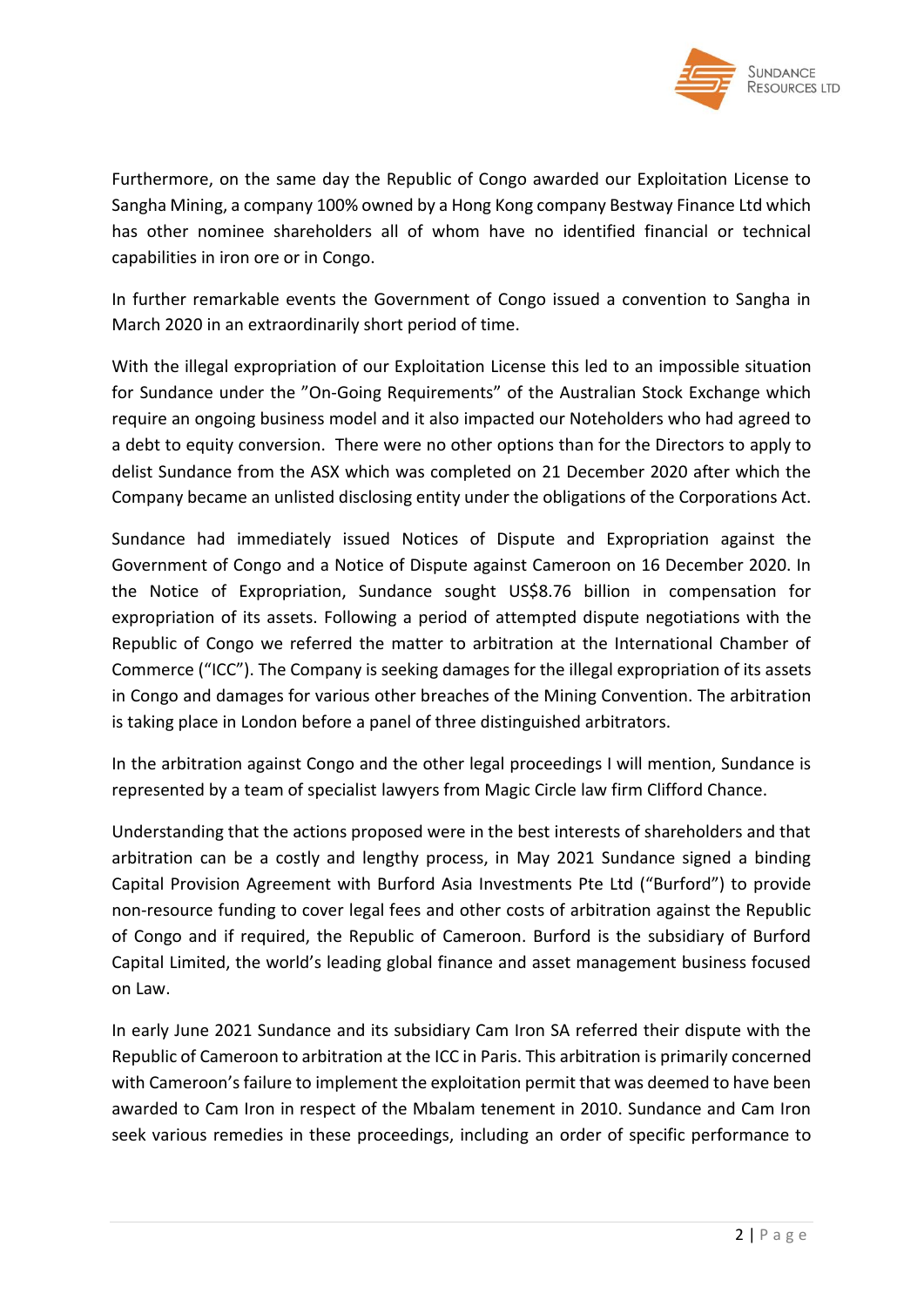

compel Cameroon to issue a presidential decree to formalize and give full effect to the Mbalam exploitation permit.

Since commencing arbitration against the Republic of Cameroon, Sundance has participated in discussions with the Government seeking an amicable resolution of legal actions and, as a result of progress made in these discussions, we have put the arbitration in Paris on hold.

In July 2021 Sundance completed a re-structure of its management and Board. Sundance's primary focus had now become legal proceedings against the Republics of Congo and Cameroon and as such did not require the role of Chief Executive Officer. Mr Giulio Casello was made redundant from this position and entered into a consultancy agreement which allows the Company to benefit from Mr Casello's experience and knowledge in its legal proceedings. Mr Casello remains on the Board as a Non- Executive Director. Later in the year Mr Brett Fraser assumed the position of Company Secretary.

We would like to thank Mr Casello for his tireless work for Sundance since he joined in late 2010.

Another important step for Sundance was to resolve its debt position with the Noteholders for \$132M. On 11 August 2021 Sundance announced that it had reached agreement with its Noteholders to restructure the Company's existing debt and security arrangements. The Noteholders have agreed to indefinitely forebear on their Convertible Notes for the duration of the proceedings in exchange for an agreed proportion of any damages recovered from the legal actions. After payments have been made to Burford and the Noteholders, Sundance will be able to use the balance of any damages recovered in the arbitration proceedings in its absolute discretion and in the interest of all shareholders.

This ensures alignment of our key stakeholders and shareholders towards a satisfactory resolution of the events that have occurred.

Finally, on 27 June 2021 Sundance announced it had commenced Pre-Action Discovery from AustSino Resources Group ("AustSino") and its Chairman, Mr Chun Ming Ding ("Mr Ding"). Sundance has serious concerns about AustSino and Mr Ding's conduct leading up and following the unlawful expropriation of Sundance's iron ore assets in Congo in late 2020. AustSino also announced on 27 June 2021 that it had entered into an MOU with Bestway Finance Ltd and the Government of Cameroon to build the Mbalam infrastructure which raised Sundance's concerns about improper use of its confidential information.

So where is Sundance in February 2022?

- the Company became an unlisted disclosing entity under the obligations of the Corporations Act following delisting from the ASX;
- the Company's dispute with the Republic of Congo has been referred to ICC arbitration in London and this arbitration is ongoing;